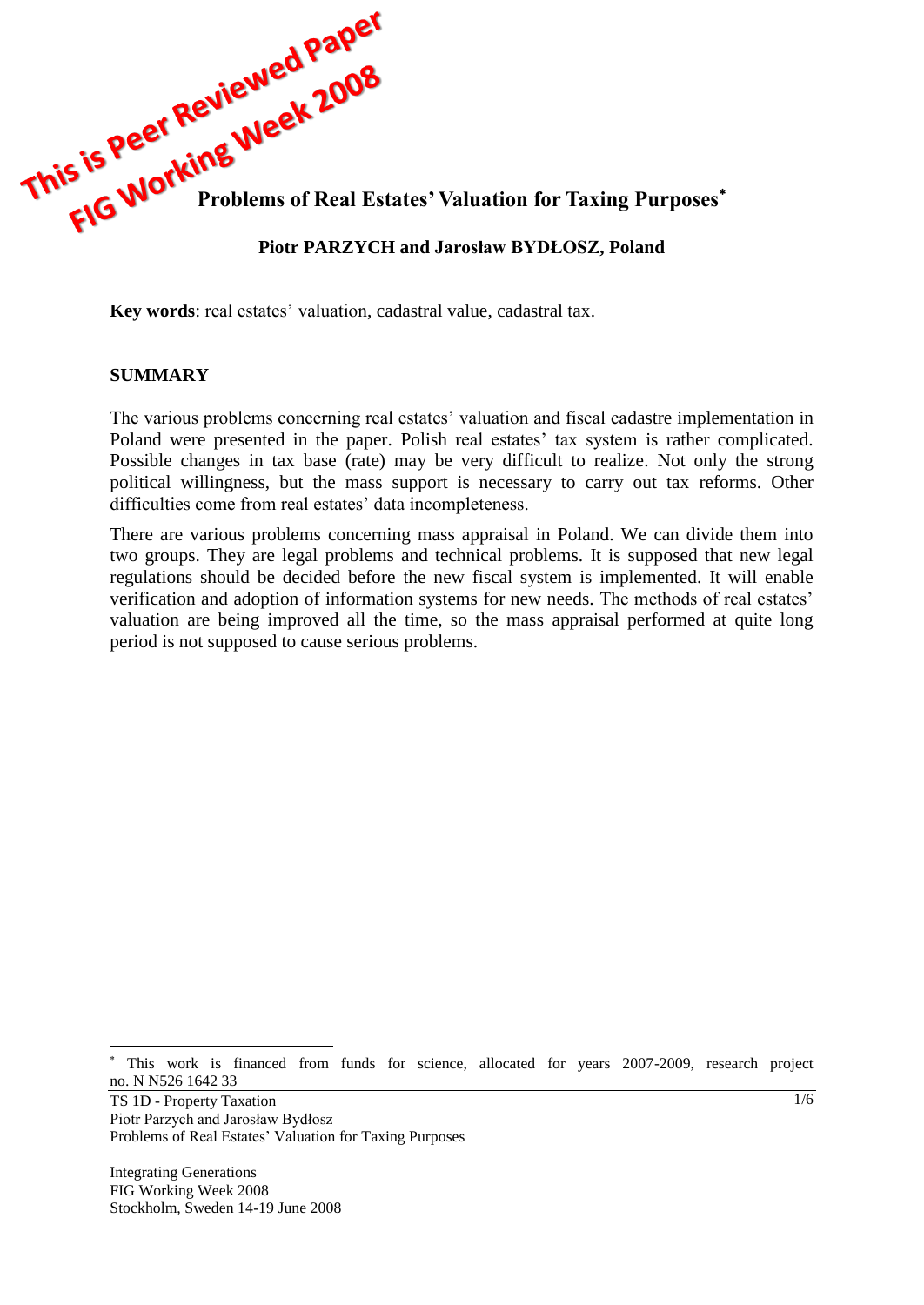# **Problems of Real Estates' Valuation for Taxing Purposes**

#### **Piotr PARZYCH and Jarosław BYDŁOSZ, Poland**

## **1. INTRODUCTION**

There are various taxes concerning real estates in Poland. They are agrarian tax, forest tax, household tax and commercial enterprises tax. The polish real estate tax is calculated proportionally to estates' area. The tax rate is decided by the commune council and is the commune income. However, it is restricted by central government orders. Nowadays, the real estate tax reforms seem to be necessary in Poland. Changing real estates tax based on estate's area into one based on its value is suggested in the disputed real estates' tax reform. This reform seems to be very difficult enterprise and implies necessity of implementing other changes concerning real estates' systems and tax payers' identification. The significant problem is the obligation of real estates' value calculation for all estates being subjects of taxation.

## **2. PROBLEMS CONCERNING ESTATES' DATA COLLECTION**

There are two systems for estates data collecting in Poland. They are the Land Register and the Ground and Building Cadastre. The polish Land Register captures, keeps and reveals information concerning legal objects. This information generally concerns description and designation, rights, rights established for somebody else's thing and receivables (including mortgage). The Land Register's objects in Poland are mainly real estates. The Land Register is managed by the courts of law. Nowadays, the Land Register's data are migrated into electronic system, but they are often incomplete and out of date. The real estates' market development and increasing number of transactions will certainly result in the Land Register data verification and expansion of its range. The chief problems with the proper Land Register's functioning have come from the past. They are mostly some data incompleteness (lack of Land Register's perpetual books) or not updated information concerning real estates' owners (mostly about persons inheriting estates).

Another system collecting terrain information in Poland is the Ground and Building Cadastre. The Ground and Building Cadastre consists of cadastral objects that are land parcels, buildings and flats, if they are independent estates. The Ground and Building Cadastre data are mainly objects' spatial description, cadastral objects' attributes, values and corresponding official documents. The most common cadastral objects are land parcels. Apart from spatial description, there are data concerning land use type and soil class, for parcels. There are data concerning functions, technical parameters and references to parcels on which the building is situated (for buildings). There are also specifications of rooms belonging, area and references to building the flat is situated in ( for flats). One of principal polish cadastre modernization

 $\overline{a}$ 

This work is financed from funds for science, allocated for years 2007-2009, research project no. N N526 1642 33

TS 1D - Property Taxation Piotr Parzych and Jarosław Bydłosz Problems of Real Estates' Valuation for Taxing Purposes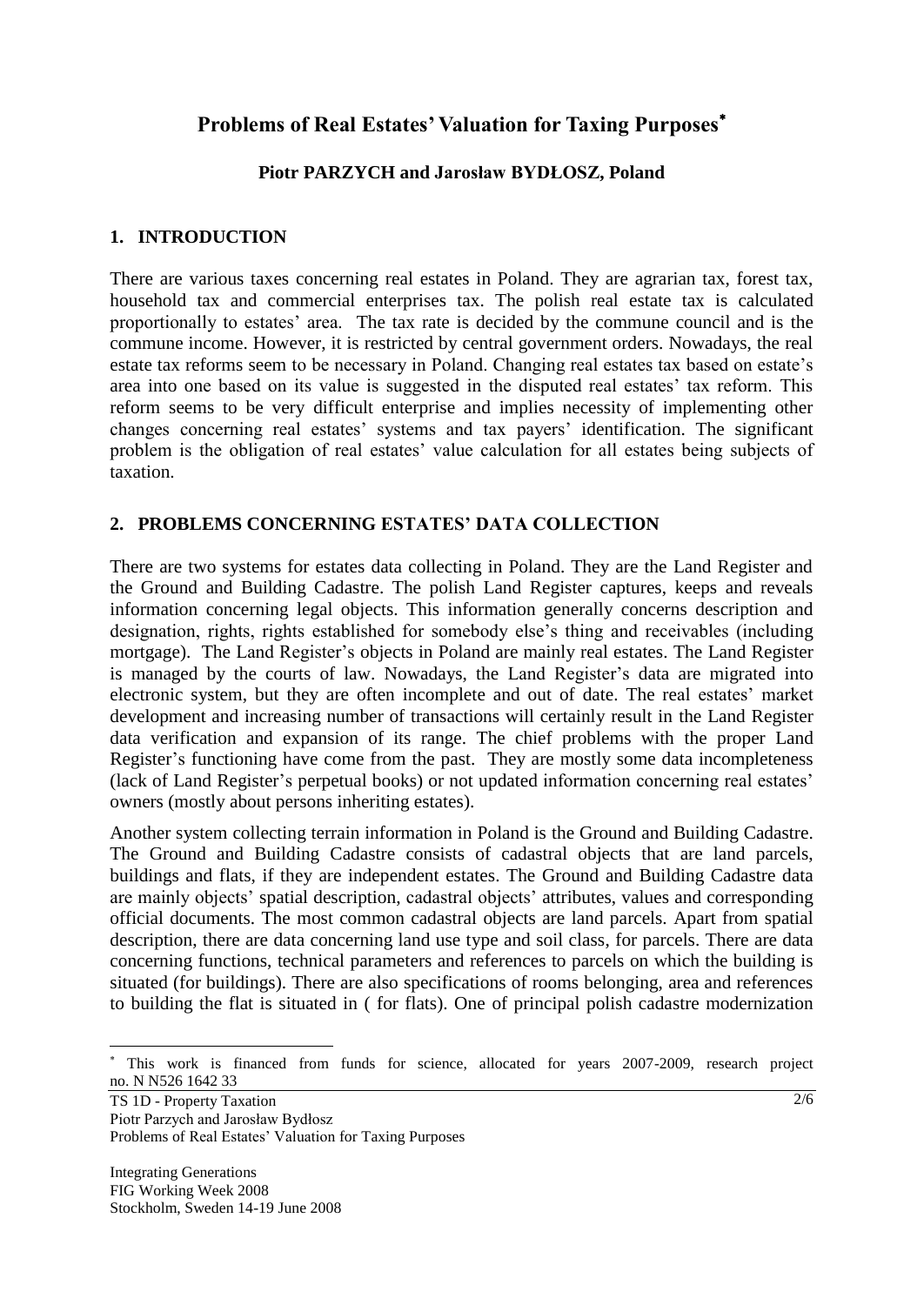targets is cadastral data transfer into digital form. However, like the Land Register, the Ground and Building Cadastre does not include complete information about all estates in Poland. The prices' and values' register for real estates that is part of cadastre will contain all needed data, but some time is necessary for that to take place. The prices' and values' register will be very important estates' database including estates' attributes (especially these influencing its value), transaction prices and estates' values calculated by real estates' experts.

Apart from problems described above, there are other technical difficulties concerning cadastral value estimation. They affect two elements important in real estates' market – estates' transaction price and estates' value, calculated by the real estates' expert during real estates' valuation. The real estates' experts are obliged to send extracts from valuation records to county offices managing cadastre, but it does not always take place. So this information does not come into prices' and values' register or it does not happen on time. The similar difficulties concern prices derived from transaction authenticated deeds. This price is not always transferred to prices' and values' register, either. Some public notaries have implemented an additional value. It is the market value declared by the transaction parties. This value is not defined by law and it is not clear how to interpret it.

## **3. THE MARKET DATA ANALYSIS**

The real estates' experts carrying estates' valuations in Poland notice some additional difficulty. It is the problem of estate's price dividing into the prices of particular estate's components. The complete estate's price without specifying the price of land parcel and the price of building (buildings) is not very useful for mass appraisal or similar estates' valuation.

It is possible to separate components' prices. However, this process depends on real estates' market characteristics. For developed estates' markets with numerous transactions (broad markets), we may use parametrical statistic models. As a broad market we understand market with transaction number exceeding the number of all deliberated real estates' elements (land parcel and other components).

For such an analysis, real estates should be separated into groups. The criteria are their destination in local spatial plan and type of buildings, erected on the ground. To divide transaction price into separate estates' parts prices it is necessary to set equations for each estates group. Generally, the equation has the following formula

$$
C_{Tj} = S_1 \cdot c_1 + S_2 \cdot c_2 + \dots + S_i \cdot c_i.
$$
 (1)

The symbols are explained below:

 $C_{Tj}$  – transaction price for whole j-estate,

 $S_i$  – the area of every i-element (parcel, parcel parts having defined soil classes, flat or building usable areas or whole building),

 $c_i$  – i-element unit price.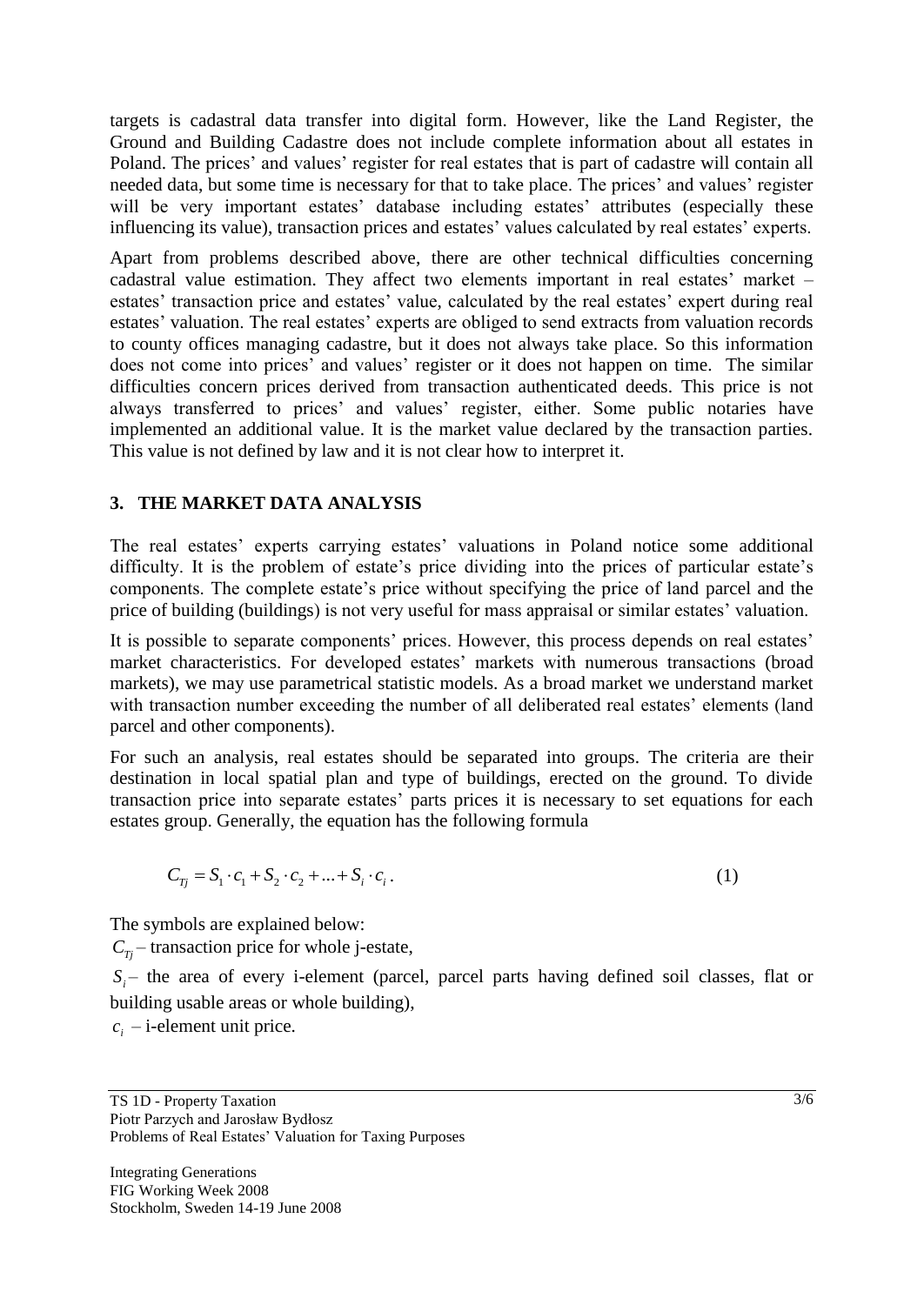For poorly developed real estates' markets with small transaction numbers, the parameters' estimation conditional models are possible for application. The number of transactions is often smaller than the number of deliberated estates' elements, so the estates' prices conditional model should be used for estimation process.

To separate complete transaction price into estate's parts prices we may write conditional equations as follows

$$
S_1 \cdot (\tilde{c}_1 + \delta_1) + S_2 \cdot (\tilde{c}_2 + \delta_2) + \dots + S_i \cdot (\tilde{c}_i + \delta_i) = C_T.
$$
 (2)

 ${C<sub>T</sub>}$  - transaction prices for the whole estate,

 $S_i$  - parcel's area or arable land area with qualified soil class or complete building area as estate's i-element,

 $\tilde{c}_i$  - i-element approximated unit price,

 $\delta_i$  - i-element approximated unit price's random remainder.

If we multiply and group the similar objects in formula (2), we will receive the conditional model for estate's unit prices as follows

$$
S_1 \cdot \delta_1 + S_2 \cdot \delta_2 + \dots + S_i \cdot \delta_i = C_T - S_1 \cdot \tilde{c}_1 - S_2 \cdot \tilde{c}_2 + \dots - S_i \cdot \tilde{c}_i.
$$
 (3)

This equation constant term is the difference between transaction price  $(C_T)$  and model price  $(C_M)$  of deliberated real estate. The model estate's price is calculated from areas' multiplication products and approximated unit prices' particular estate's values. So the formula has the following form

$$
C_M = S_1 \cdot \tilde{c}_1 + S_2 \cdot \tilde{c}_2 + \dots + S_i \cdot \tilde{c}_i.
$$
\n<sup>(4)</sup>

The estates' prices conditional model application is going to give proper results only if the appropriate estate's components prices approximations  $(\tilde{c}_i)$  have been calculated earlier. The estate's components prices depend on real estates' market localization.

#### **4. CADASTRAL TAX PROBLEMS PUBLIC MISUNDERSTANDING**

The next question concerning cadastral value introduction into legal regulations is negative public opinion on real estates' tax reforms. It comes from the taxation problems insufficient understanding and anxiety concerning possible tax increases. So it is suggested to carry on estates' tax reforms gradually. First, it would be welcome to introduce an obligation of cadastral value calculation. In the beginning, the cadastral value is not supposed to be used as the base for the due real estates' tax. During that time, the legal status for all real estates in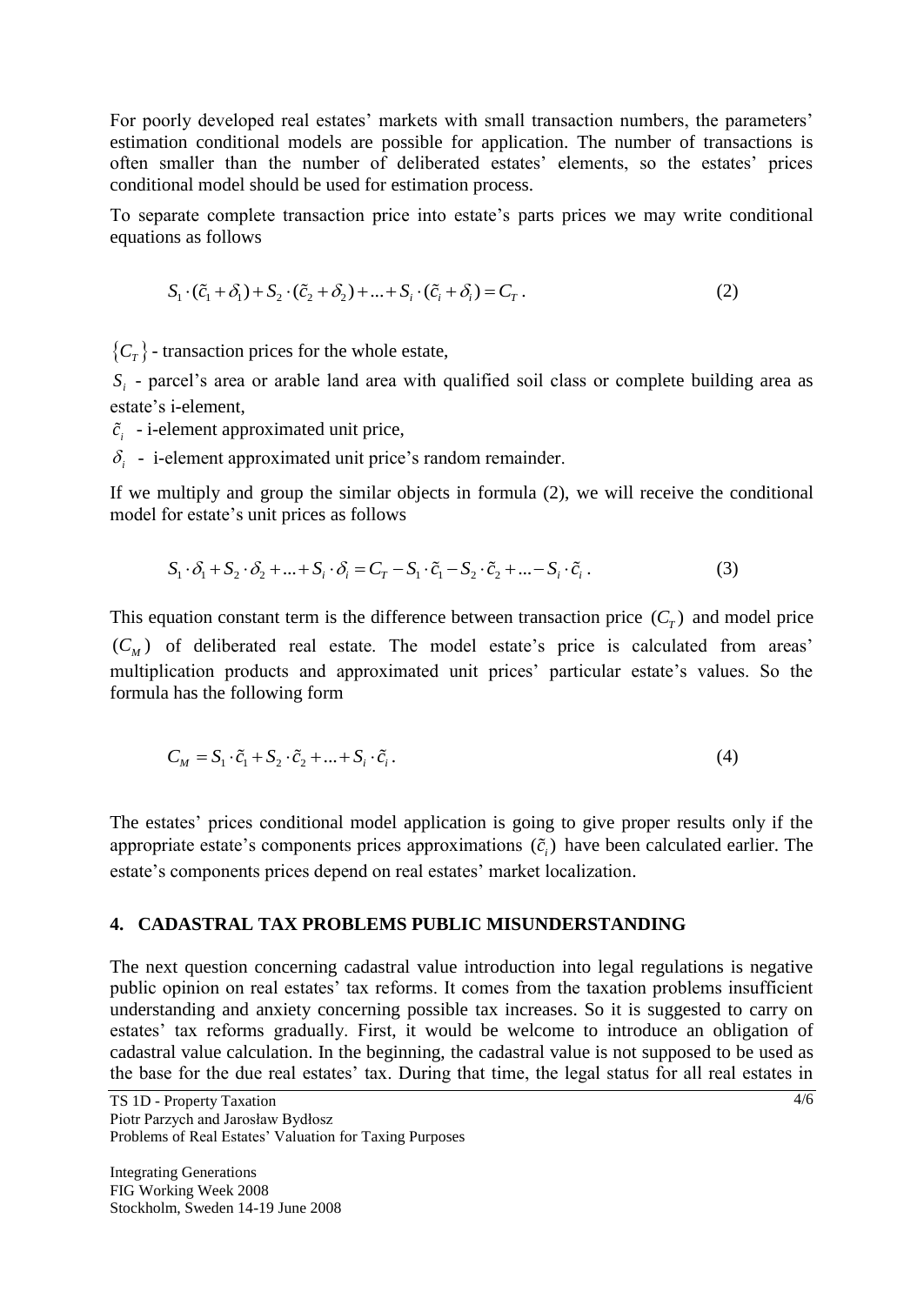Poland should be cleared. The all real estates should be explicitly related with tax payers and the necessary changes in taxation system should be performed. Afterwards, the real estates' cadastral values' actualization should be completed to eliminate possible mistakes. Then the real estates' tax reform should be conducted.

# **5. DISCUSSION AND CONCLUSIONS**

Tax reforms are very complicated and often unpopular decisions, so the political determination is necessary to change regulations concerning real estates. Promotion of tax reforms can help gaining wider support to carry out them. Some legal regulations are needed to perform the real estates' cadastral value calculation for all estates. The Ground and Building Cadastre and the Land Register data completing and updating may be very helpful during this legal process.

The real estates' valuation methods are continually updated and modernized and the real estates' estimation present solutions are adequate for the mass determination of cadastral value.

## **REFERENCES**

Adamczewski, Z., Elementy modelowania matematycznego w wycenie nieruchomości, Podejście porównawcze, Oficyna Wydawnicza Politechniki Warszawskiej, Warszawa, 2006, (published in Polish).

Bydłosz, J., Parzych, P., The cadastral data exchange standards in Poland, FIG Working Week 2007, Strategic Integration of Surveying Services, Hong Kong SAR, China.

Cichociński, P., Parzych, P., Application of Geographic Information Systems for Real Estate Valuation Support FIG Congress 2006, Monachium Niemcy 8-13 października 2006.

Cichociński, P., Parzych, P., Geographic information system as a data source for real estate valuation, 8th Bilateral Geodetic Meeting Poland-Italy, Wrocław 22-24 czerwca, 2006.

Credit Risk of Mortage Loans Modeling and Management, Praca zbiorowa pod redakcją Krzysztofa Jajugi i Zbigniewa Krysiaka, Związek Banków Polskich , Warszawa, 2005.

Czaja, J., Metody szacowania wartości rynkowej i katastralnej nieruchomości, Komp-System, Kraków, 2001, (published in Polish).

Hopfer, A., Wycena nieruchomości, a system informacji – sprzężenie zwrotne, IV Konferencja Rzeczoznawców Majątkowych, Materiały konferencji, Wrocław 24-26.09.1995, (published in Polish)

Ney, B., Konieczny, J., Kataster numeryczny narzędziem rynku nieruchomości, V Konferencja Naukowa "Rynek nieruchomości – zagospodarowanie przestrzenne" Spała 3-4.06.1997, (published in Polish).

Parzych P., Bydłosz J.: The Algorithm of Urban Estates Valuation**.** Strategic Integration of Surveying Services. FIG Working Week 2007. Hong Kong SAR, China, 13-17 May 2007.

Przewłocki, S. i inni, Model ustalania i weryfikacji stref taksacyjnych dla potrzeb powszechnej taksacji nieruchomości cz.I i cz. II, Politechnika Łódzka Katedra Geodezji, Łódź, 1994 i 1995, (published in Polish).